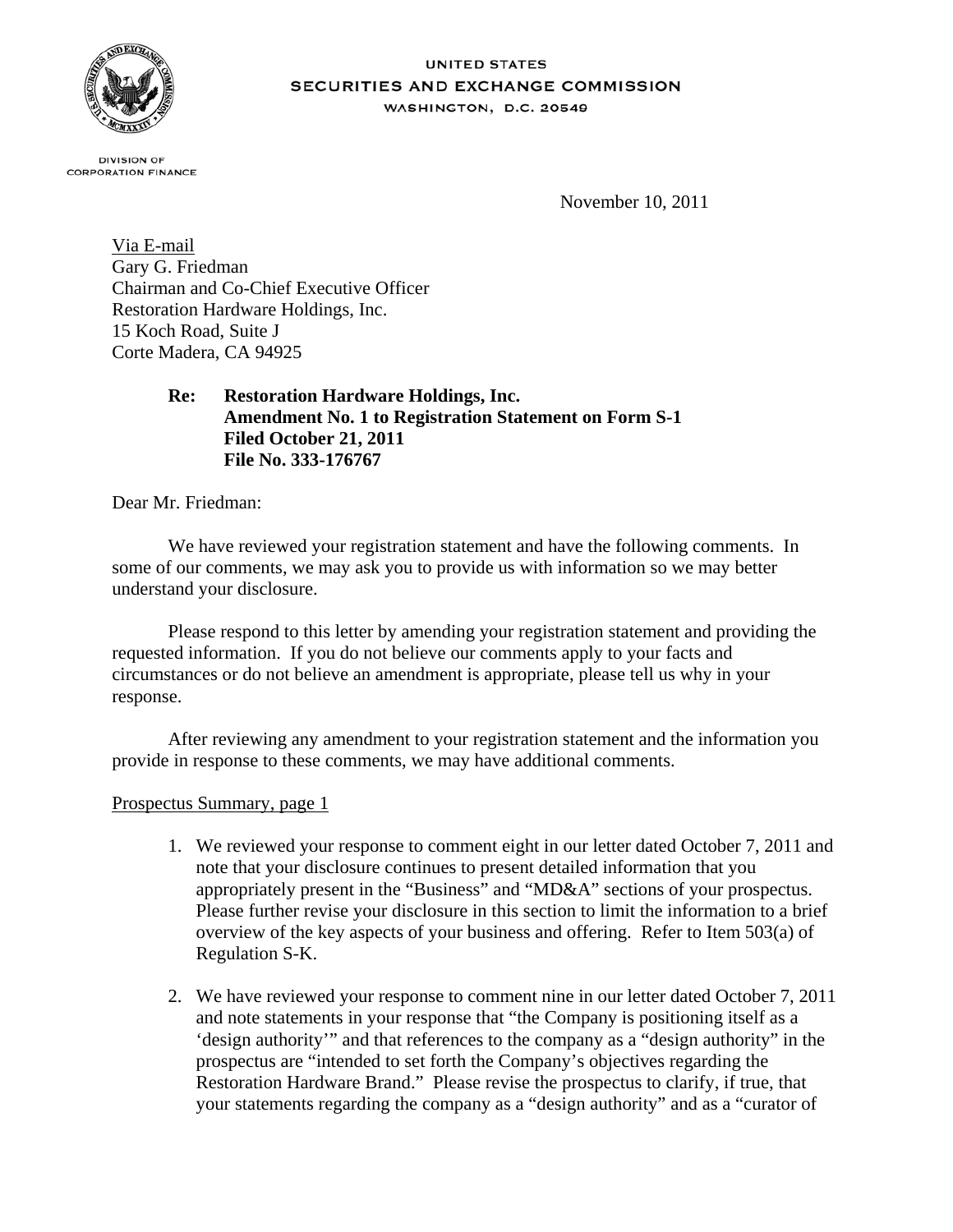> exceptional historical design" describe your brand objectives and intended development. In this regard, we note that the supplemental materials provided do not directly support your statements that the company is a "design authority" or operates as a "curator of exceptional historical design."

3. We note references throughout your prospectus to third-party sources for statistical, qualitative and comparative statements contained in your prospectus. Please provide copies of these source materials to us, appropriately marked to highlight the sections relied upon and cross-referenced to your prospectus.

## Our Company, page 3

- 4. We note your response to comment 10 in our letter dated October 7, 2011. Please provide us with your research and explain how you arrived at the \$143 billion home furnishings market figure that you disclose. We may have further comment upon reviewing your response.
- 5. We note your response to comment 11 in our letter dated October 7, 2011. Please explain to us how it is "impracticable to attribute the genesis of a particular sale to any particular initiative," as it appears that customers may separately place orders via your retail locations, catalog and online. We also note your disclosure on page 89 that sales from your direct business represented 43% of your net revenues and that sales originating in your stores represented 57%. Please revise, with a view towards explaining to investors the impact that increased web traffic and increased catalog dissemination has had on your results of operations, or explain to us why you believe such disclosure is not necessary.
- 6. We note your response to comment 12 in our letter dated October 7, 2011. The description of your competitive strengths and growth strategies still appears to outweigh your disclosure of the challenges you face and the risks and limitations that could harm your business or inhibit your strategic plan. Please revise, or tell us why it is not appropriate for you to do so.

## Principal Equity Holders, page 5

## Payments to Principal Equity Holders in Connection with the Offering, page 7

7. We note your response to comment 17 in our letter dated October 7, 2011. Please confirm that you will include in this section the amounts that will be received by your officers and directors due to the shares that will vest in conjunction with this offering. While it is appropriate for you to provide additional detail in the "Executive Compensation" section of the prospectus, you should also include the amounts that will be received by your officers and directors in this section of the prospectus.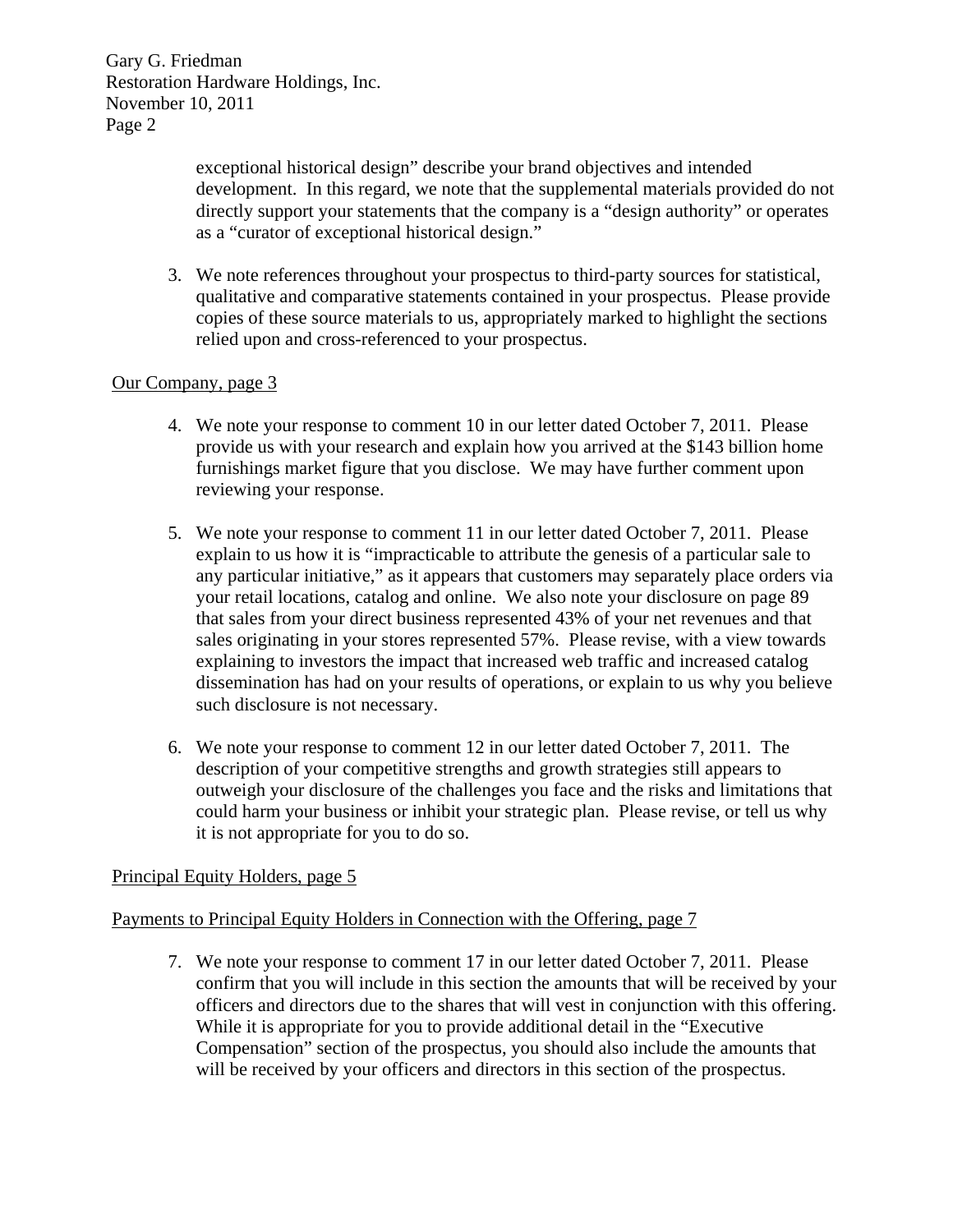Risk Factors, page 15

## Risks Related to Our Business, page 15

## Growth in our business may not be sustained, page 15

8. We note your response to comment 20 in our letter dated October 7, 2011 and the revisions to your disclosure. Please remove your statement that "[y]our net revenue for the first six months of fiscal 2011 grew substantially . . ." as it mitigates the point of the risk factor, or tell us why you are not required to do so.

### Fluctuations in our tax obligations and effective tax rate, page 29

9. We note your response to comment 23 in our letter dated October 7, 2011 that you will revise this risk factor in a subsequent amendment "[t]o the extent the Company obtains additional specific, quantifiable information regarding any limitation on its ability to utilize net operating loss carry-forwards." Please confirm that you will briefly describe in this risk factor the possible impact of any limitation on your ability to utilize your NOL carry-forwards, even if you do not obtain additional quantifiable information in future reviews of your NOL carry-forwards.

#### Use of Proceeds, page 37

10. We note your response to comment 27 in our letter dated October 7, 2011, however it does not appear that you have revised your disclosure accordingly. Please disclose the maturity date of your line of credit.

## Selected Historical Consolidated Financial and Operating Data, page 42

- 11. We note your response to comment 32 in our letter dated October 7, 2011. Please expand your response supporting your adjustment of \$47.9 million to the predecessor's carrying value to derive a fair value of \$160.7 million as determined by you as of the acquisition date. In this regard, please address the following in your response:
	- You state the relevant market participants' perspective was oriented towards the trade name, customer base and existing selling channels and was not focused on the historical product assortment and inventory. You also state that the valuation effort assumed a material change in product assortment and a corresponding disposal of the existing inventory at noticeably discounted prices. Please tell us how this perspective and your fair value measurement assumed the highest and best use of the asset by market participants. Reference is made to FASB ASC 820-10-35-9 and 10.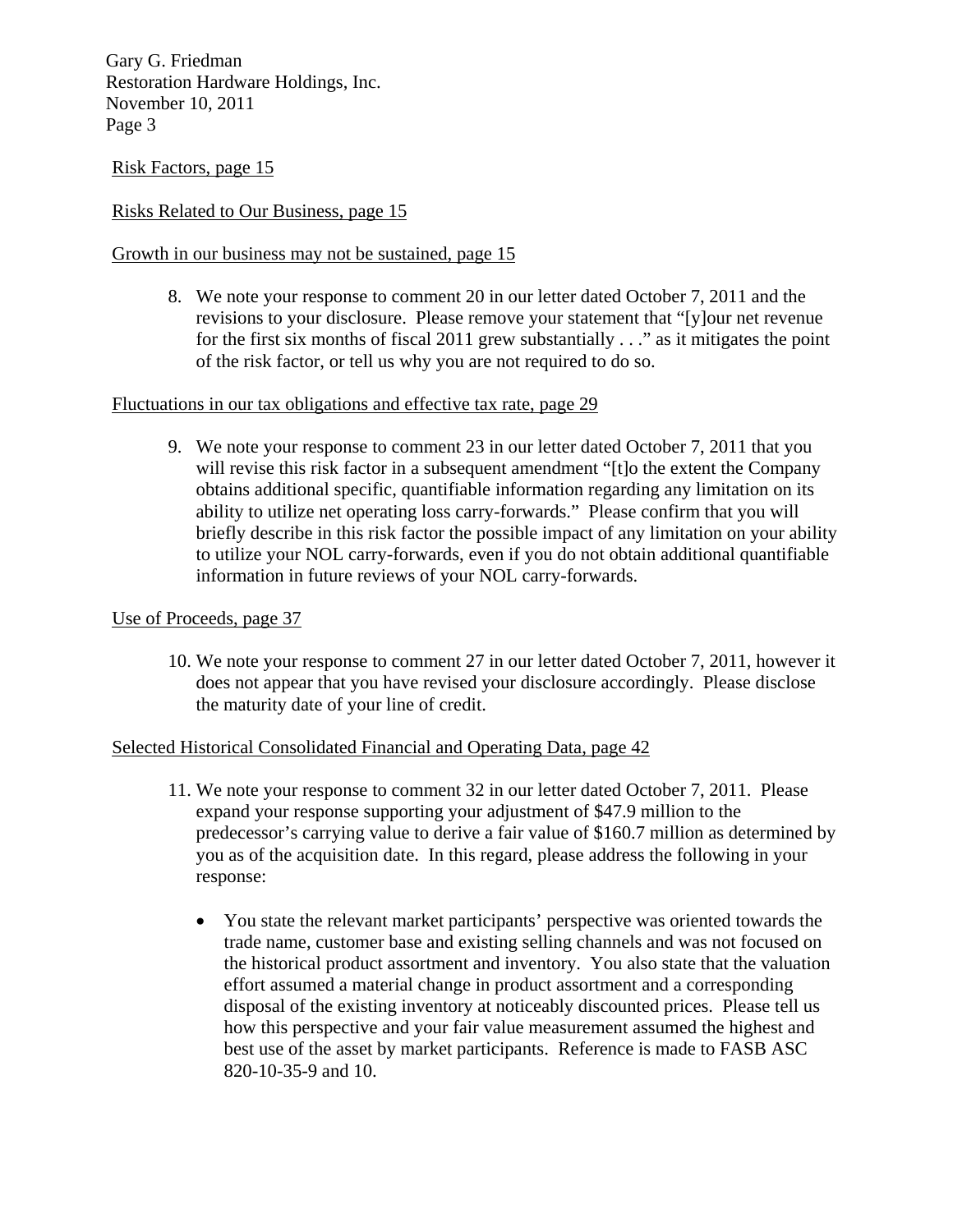- Tell us the characteristics of the market participants and how the characteristics of those market participants compared to your own characteristics.
- Please specifically address why a lower of cost or market adjustment was not required in the predecessor period. You refer to the prevailing adverse economic situation at the date of the acquisition as a factor in determining the fair value as significantly less than the predecessor's carrying value. It would appear that the prevailing adverse economic situation would have also caused uncertainty with respect to the near-term price recovery of the inventory necessitating a write down by the predecessor to the lower of cost or market.

# Management's Discussion and Analysis of Financial Condition and Results of Operations, page 47

12. We note your responses to comments 33 and 34 in our letter dated October 7, 2011 and your additional disclosure concerning trends. Please further revise your disclosure to explain the way in which the trends identified have impacted your financial performance and management's expectations regarding future performance. Specifically, please further discuss the overall economic trends identified on page 48 and explain how you considered these trends in stating, as you do on page 86, that the domestic housewares and home furnishings market is growing and projected to do so "at a compound annual growth rate of 3% – 4% between 2011 and 2015."

## Basis of Presentation and Results of Operations, page 52

13. We read your response to comment 36. We refer you to your risk factor disclosure on page 16 where you discuss anticipating consumer preferences. In this regard, you indicate that excess or slow moving store inventory will be sold through your outlet stores. Similarly, you state on page 50, "Changes in the mix of our products may also impact our gross profit. We review our inventory levels on an ongoing basis in order to identify slow-moving merchandise and use product markdowns and our outlet stores to efficiently sell these products." Lastly, we also note you operate 87 retail and 10 outlet stores. Based on your disclosure it appears an investor would reasonably expect to see the change in net sales for the outlets. Please revise to separately present this information for your outlets.

## Gross profit, page 57

14. We note your response to comment 43 in our letter dated October 27, 2011. You state that the discussion regarding gross profit refers to freight costs incurred in connection with shipping product to customers. If shipping costs incurred to ship products to customers is less than the shipping and handling fees charged to customers and recognized as revenue, please revise to clarify this fact.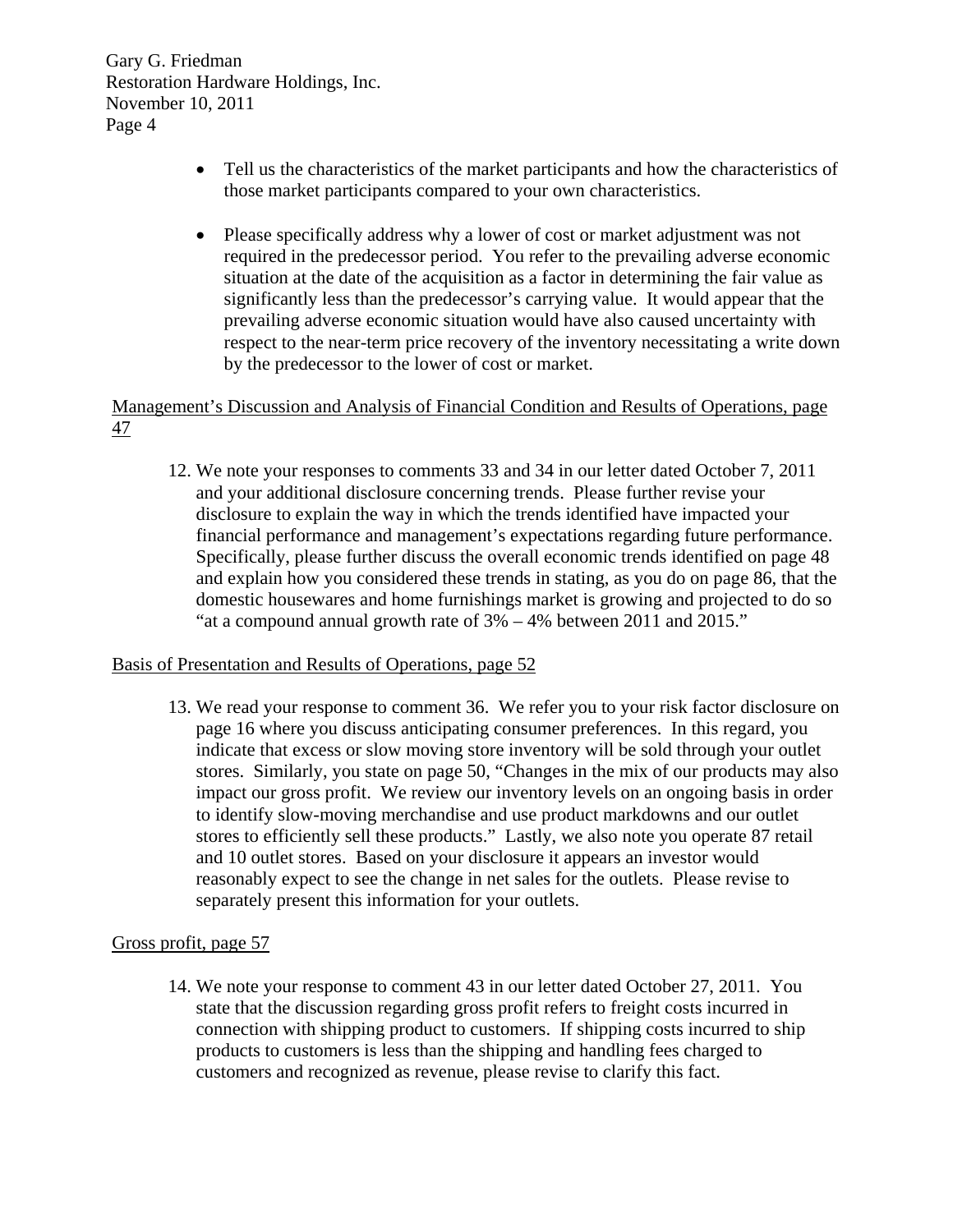### Critical Accounting Policies and Estimates, page 72

#### Stock-Based Compensation, page 75

15. We read your response to comment 55 and await your further response.

#### Business, page 81

#### Our Company, page 81

16. We have reviewed your response to comment 56 in our letter dated October 7, 2011. Please provide additional disclosure regarding the reasons for and the acquisition of Restoration Hardware, Inc. by Home Holdings LLC in June 2008. In this regard, we note that the fact that you were able to "accelerate the pace of the transformation of [y]our business" as the result of being a private company does not provide investors with an understanding of the circumstances surrounding the acquisition. Please revise, or tell us why additional disclosure is not material to an understanding of the development of your business. Refer to Item  $101(a)(1)$  of Regulation S-K.

#### Our Growth Strategy, page 83

17. We note your response to comment 57 in our letter dated October 7, 2011. Please revise your disclosure to include the basis for your conclusion that you "believe there is a substantial opportunity to continue to increase [y]our market share." Please also disclose any recent increases in market share, with a view towards explaining to investors how your market share has changed in recent periods. Please also include an estimate as to when you expect to open the Greenwich, Connecticut and Boston Design Galleries for which you have recently signed leases.

#### Our Products, page 86

18. We note your response to comment 59 in our letter dated October 7, 2011. Please also remove your reference to Ben Soleimani as a "world renowned" rug merchant and designer on pages 83 and 88, or tell us why it is not appropriate for you to do so.

#### Executive Compensation, page 105

19. We note your response to comment 63 in our letter dated October 7, 2011 and your disclosure at the top of page 106 that your compensation committee benchmarked the compensation of your NEOs in fiscal 2011. We also note your disclosure on page 113 that your compensation consultant delivered its report to you in 2011. Please revise to clarify when you decided to benchmark your compensation, including whether you decided to benchmark compensation in the middle of fiscal 2011, retroactive to the start of the fiscal year. Please also identify which elements of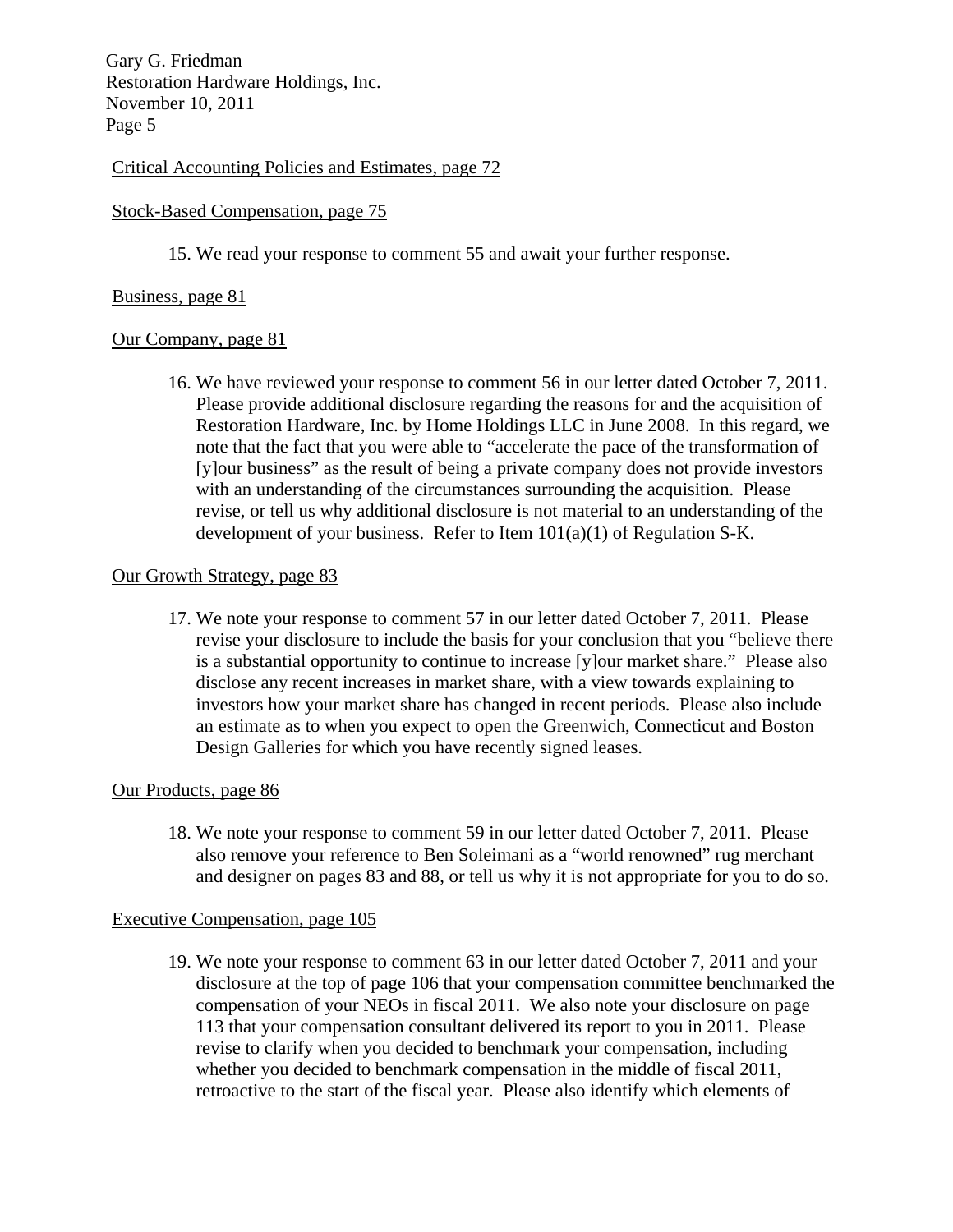> compensation you benchmark and identify the benchmark. Refer to Item 402(b)(2)(vii) of Regulation S-K.

## Performance-Based Annual Cash Incentives, page 107

20. We have reviewed your response to comment 64 in our letter dated October 7, 2011. Please revise your disclosure to specify your threshold, target and maximum EBITDA figures, and explain how you calculated the 2010 MIP Bonus Awards remitted to your NEOs in fiscal 2010. In this regard, we note that your statement that the compensation committee set a "target Adjusted EBITDA under the MIP of \$42.0 million for 100% payout under the MIP" appears to be inconsistent with your statement that "[i]f Adjusted EBITDA target was met, but not exceeded, than 50% of the maximum bonus amount available to the named executive officer would be paid to such named executive officer." We note that the amount awarded to Mr. Friedman appears to equate to 83% of his base salary. Please revise or advise.

## Index to Consolidated Financial Statements, page F-1

#### Audited Financial Statements, page F-7

#### Notes to Consolidated Financial Statements, page F-11

Note 12 – Related Party Transactions, page F-33

21. We read your response to comment 75 and your revised disclosure. We assume the termination fees will be reflected in your pro forma net income per share calculations for the year ended January 29, 2011, and the six months ended July 30, 2011 on page 43 and elsewhere in your filing. If not, then please explain to us why the fees will not be included and expand your disclosure as appropriate. Further, we note you have not yet disclosed the amount of the fees due upon termination of the agreement in connection with an initial public offering. If the Amended and Restated Management Services Agreement has not been executed, please advise us or revise to disclose the fees payable.

## Note 14 - Segment Reporting, page F-35

22. We read your response to comment 76. Refer to your disclosure on page 86 where you state, "We believe we are viewed as a design authority, and offer dominant merchandise assortments across a growing number of categories, including furniture, lighting, textiles, bathware, décor, outdoor and garden, as well as baby and child products." We also note your website provides these comparable product categories. Further, for example, refer to your net revenues and gross profit discussion on page 58 where you state that the increase in sales was due primarily to your customers' favorable reaction to new and expanded product categories and that higher freight